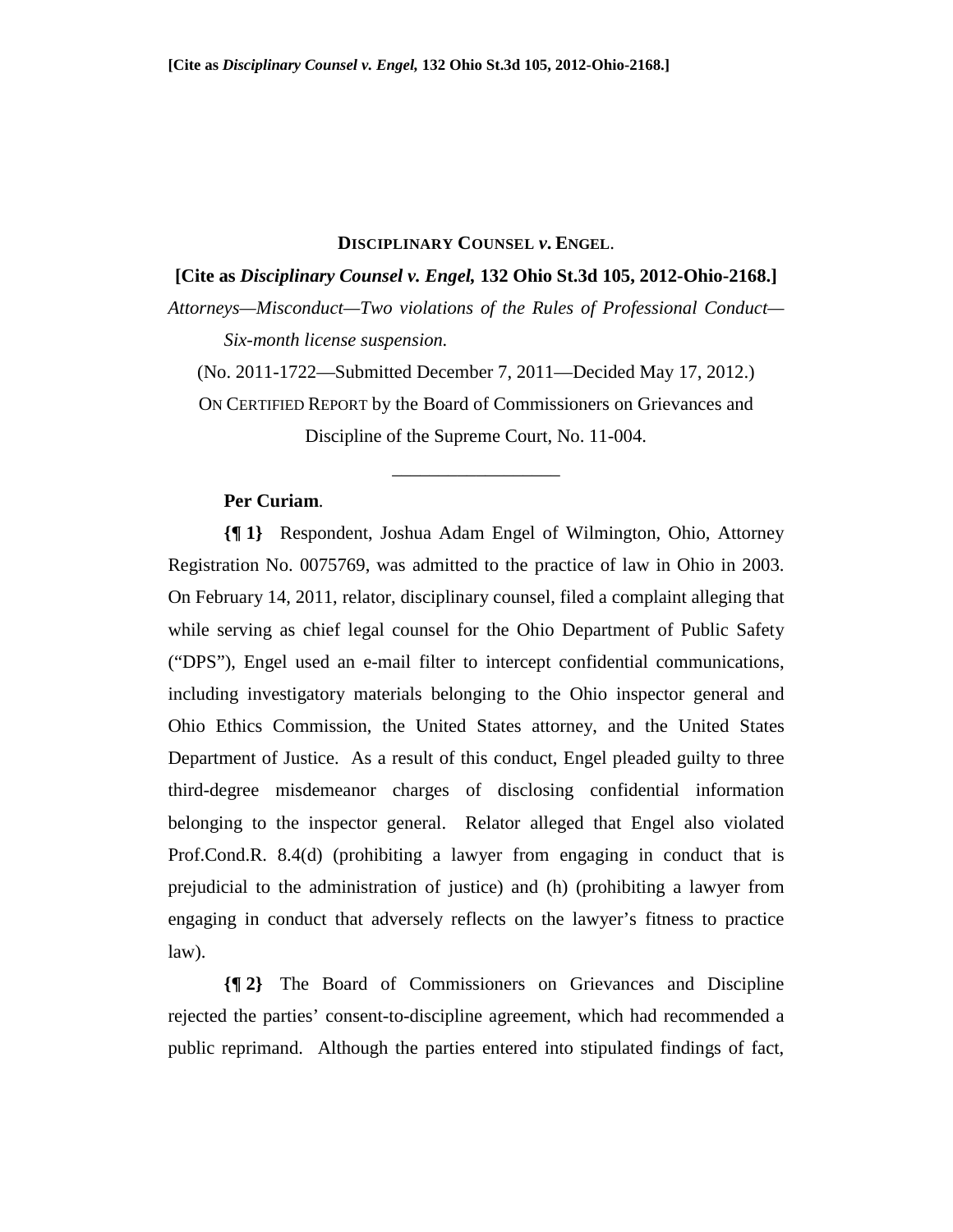misconduct, and mitigation, a three-member panel of the board conducted a hearing in which it heard testimony from Engel and three character witnesses and received a number of exhibits. Relator recommended a stayed six-month license suspension. The panel adopted Engel's proposed sanction of a public reprimand, and the board adopted the panel's report in its entirety. We adopt the board's findings of fact and misconduct. But for the reasons that follow, we conclude that a six-month actual suspension from the practice of law is the appropriate sanction for Engel's misconduct.

## **Misconduct**

**{¶ 3}** Engel served as chief legal counsel to DPS from December 2007 to May 2010. He testified that during his tenure, DPS had a poor working relationship with the inspector general, an autonomous investigator appointed by the governor to investigate wrongdoing within state offices and law enforcement. DPS also conducted confidential investigations. The inspector general did not have a sufficient number of investigators and developed a practice of cherrypicking DPS's highway-patrol employees—without the knowledge or consent of the DPS director—to conduct his investigations. Concerned that this process impeded his ability to legally protect these borrowed employees or account for their work product, however, Engel met with the director of DPS, the governor's office, and the inspector general to object to the inspector general's practice. No resolution was reached.

**{¶ 4}** At Engel's disciplinary hearing, one witness testified that on numerous occasions, a Columbus Dispatch reporter had received information related to confidential DPS investigations before the director of DPS received it. Engel suspected that the leaks were from the DPS personnel conscripted by the inspector general, through the inspector general's office, to the press. The leaks suggested to Engel and his staff that the legal advice and information that they gave to DPS employees were not being held in confidence. But there were no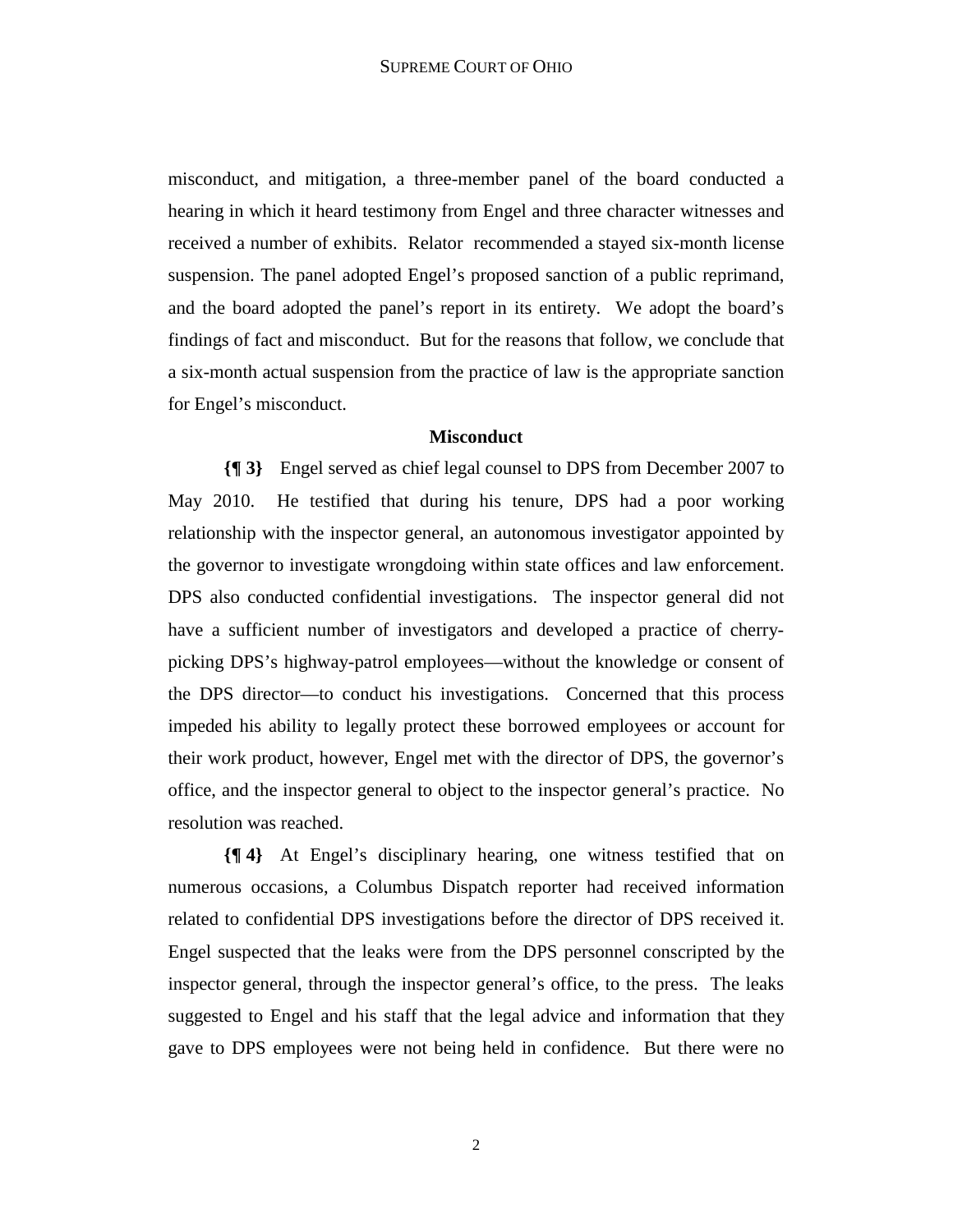procedures in place to resolve such interdepartmental disputes or to discover the source of such media leaks.

**{¶ 5}** DPS had a departmental policy stating that employees had no right of privacy to e-mails on the state e-mail system. Therefore, in an effort to find the source of the leaks, Engel instructed DPS information-technology personnel to create an e-mail filter that would capture DPS employee e-mails to and from media outlets, as well as e-mails sent to DPS employees by the inspector general's office. Copies of these e-mails trapped by the filter were forwarded to Engel and his designees. But because several DPS employees were working on assignments for the inspector general and not DPS, the filter intercepted confidential communications about civil and criminal investigations that the inspector general was conducting with the Ohio Ethics Commission, the United States Attorney's Office, and the United States Department of Justice. The filter then sent copies of these confidential communications to persons who were not authorized to receive them, including Engel. Recklessly disclosing inspector-general confidential information is a misdemeanor criminal offense.

**{¶ 6}** Engel did not intend to capture confidential information. Upon questioning by the panel, Engel testified that he recalled intercepting only one confidential e-mail, but acknowledged that there may have been more, and he kept the filter in place for almost a year. In hindsight, he agreed that he should have terminated the filter when he discovered that it had captured confidential information. As a result of this conduct, Engel was charged with and pleaded guilty to three third-degree misdemeanor counts of disclosing confidential inspector-general information, and he received a 30-day suspended jail sentence and a \$750 fine on each count. *State v. Engel*, Franklin C.P. No. 10CR-10-6185 (Oct. 26, 2010).

3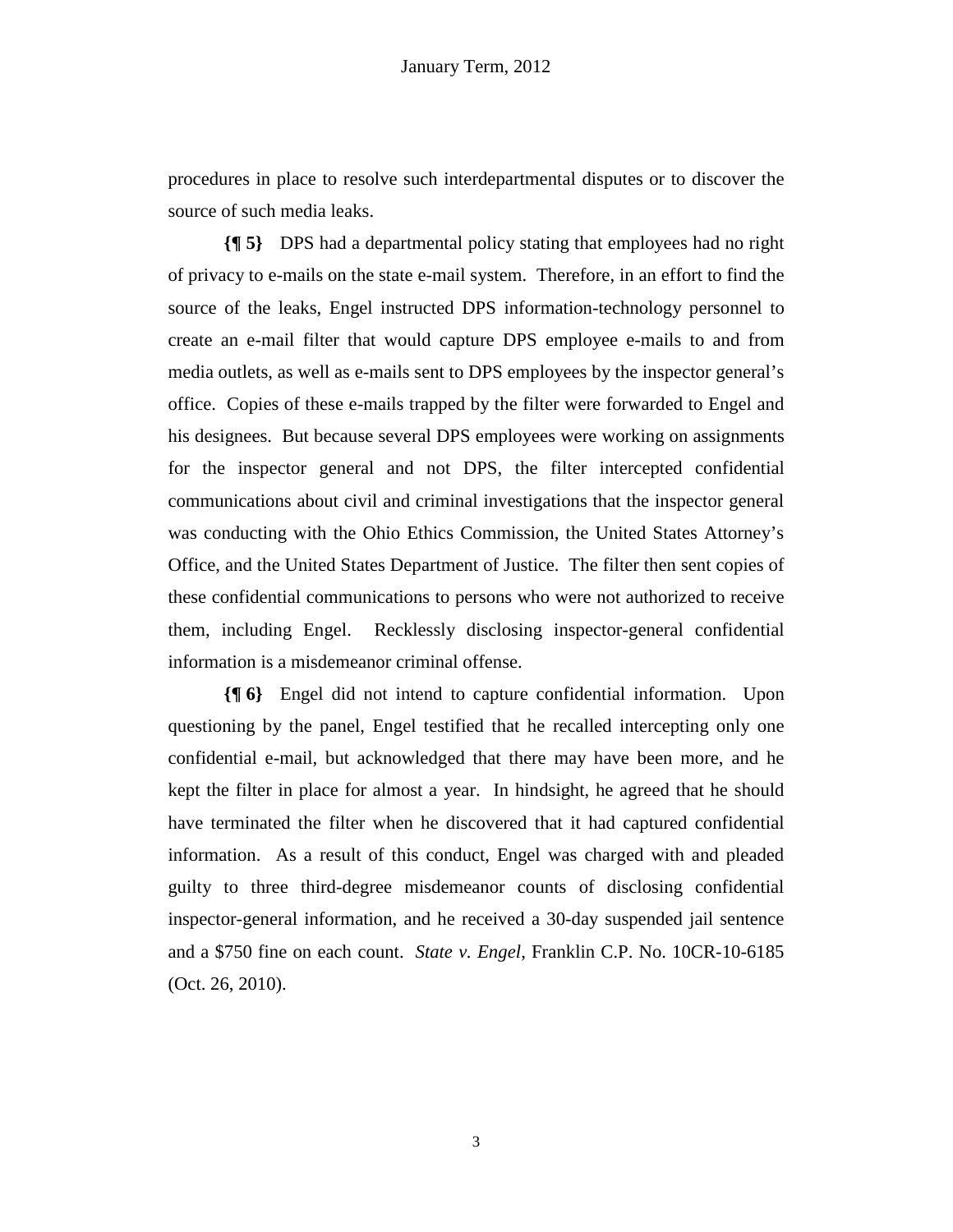**{¶ 7}** The parties stipulated and the board found that Engel's conduct violated Prof.Cond.R. 8.4(d) and (h). We adopt the board's findings of fact and misconduct.

#### **Sanction**

**{¶ 8}** In recommending a sanction, the panel and board considered the aggravating and mitigating factors listed in BCGD Proc.Reg. 10. *See Stark Cty. Bar Assn. v. Buttacavoli*, 96 Ohio St.3d 424, 2002-Ohio-4743, 775 N.E.2d 818, ¶ 16.

**{¶ 9}** The parties stipulated that three mitigating factors are present: the absence of a prior disciplinary record, cooperation with the disciplinary process, and the imposition of the additional penalties of criminal convictions and sentences. BCGD Proc.Reg.  $10(B)(2)(a)$ , (d), and (f). The board accepted those mitigating factors and also found that Engel had not had a dishonest or selfish motive and that he had presented evidence of his good character apart from the underlying misconduct. BCGD Proc.Reg.  $10(B)(2)(b)$  and (e). The board found no aggravating factors and that Engel's conduct caused no harm to anyone but himself.

**{¶ 10}** Relator now recommends a six-month stayed suspension for Engel's misconduct. Engel, on the other hand, argues that a public reprimand is the appropriate sanction.

**{¶ 11}** The board noted that multiple character witnesses attested to Engel's honesty, integrity, and dedication and that the record contains ample evidence of his public service, beginning in 1992 with the award of a Truman scholarship for public service while he attended the University of Pennsylvania. The board also found that Engel suffered from job-related stress, which was exacerbated by the criminal and disciplinary proceedings and has led to severe depression and suicidal thoughts. He voluntarily sought psychiatric care and psychological counseling, and there is no claim that he is mentally unfit to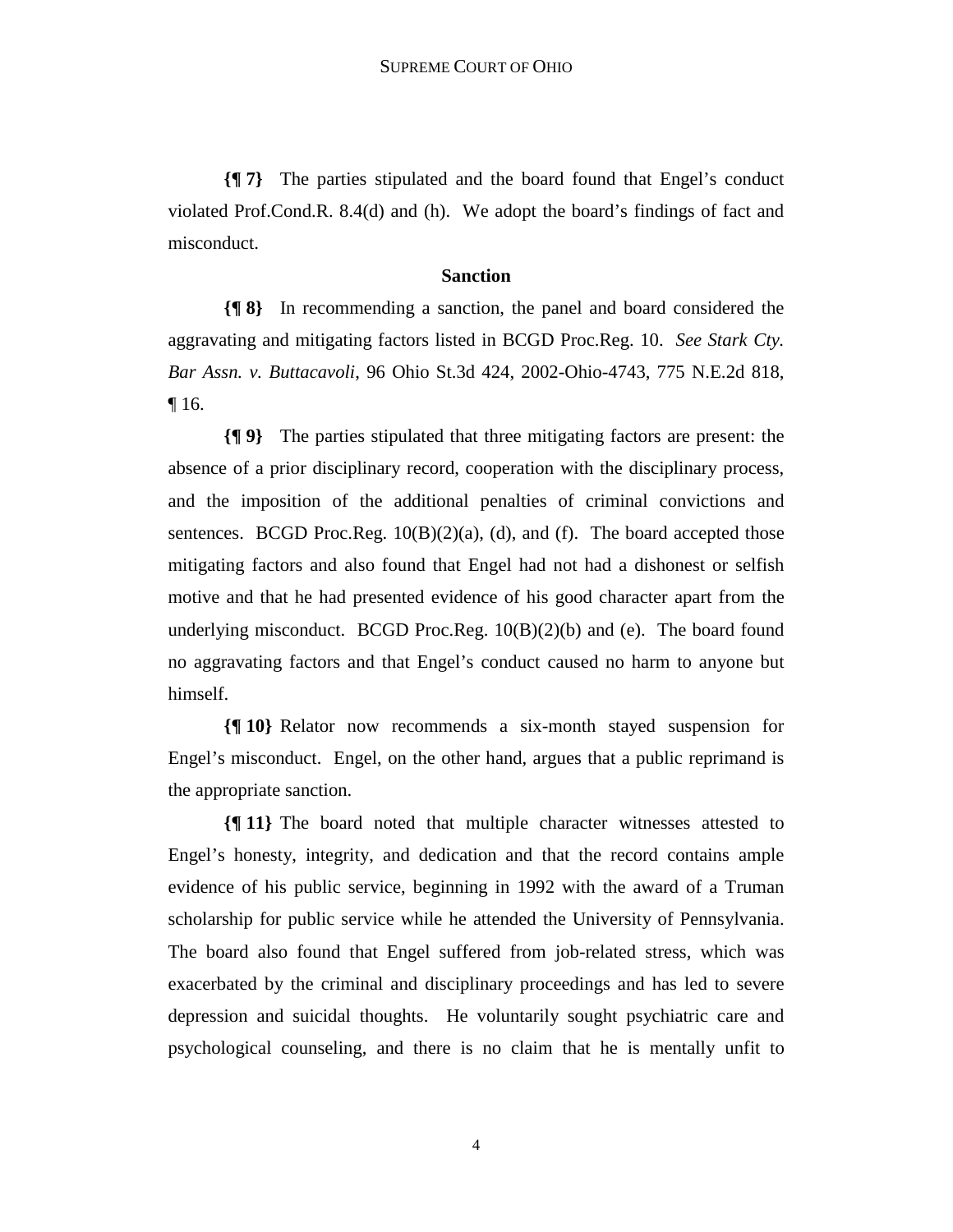practice law. Engel continues his significant pro bono work for the citizens of Clinton County.

**{¶ 12}** Citing these factors and *Disciplinary Counsel v. Taft*, 112 Ohio St.3d 155, 2006-Ohio-6525, 858 N.E.2d 414, the board concluded that a public reprimand was the appropriate sanction for Engel's misconduct. There, we disciplined then-governor Robert Taft for engaging in conduct that adversely reflected on his fitness to practice law by failing to comply with financialdisclosure laws regarding gifts worth \$5,682.26. *Id.* at ¶ 4-6, ¶ 15. In imposing a public reprimand, we considered the absence of a prior disciplinary record, Taft's long and unblemished career in public office, his cooperation in the disciplinary proceedings, his timely, good-faith efforts to make restitution, and the sanctions imposed for his four misdemeanor convictions for violating R.C. 102.02(D) (prohibiting any person from knowingly filing a false disclosure statement). Id. at ¶ 7, 10. We adopted the board's findings that Taft's nondisclosures were the result of oversight, rather than a conscious effort to conceal certain relationships, and acknowledged that he himself had reported his ethical lapse and had publicly apologized for his personal failure to maintain the standards of integrity to which all public officials must adhere. Id. at  $\P$  11. We also adopted the board's reasoning that Taft's carelessness distinguished his case from others that resulted in stayed suspensions for lawyers who deliberately withheld that which they were required by law to reveal. Id. at ¶ 12.

**{¶ 13}** Engel did not intend to intercept confidential information relating to ethics and law-enforcement investigations when he installed the e-mail filter. But when he discovered that the e-mail filter was intercepting such information, he did nothing to stop it and left the filter in place for "a couple months, maybe going on a year." The board found that Engel had harmed only himself and declined to increase his sanction based on the potential for inchoate harm arising from his misconduct. We find, however, that his distribution of confidential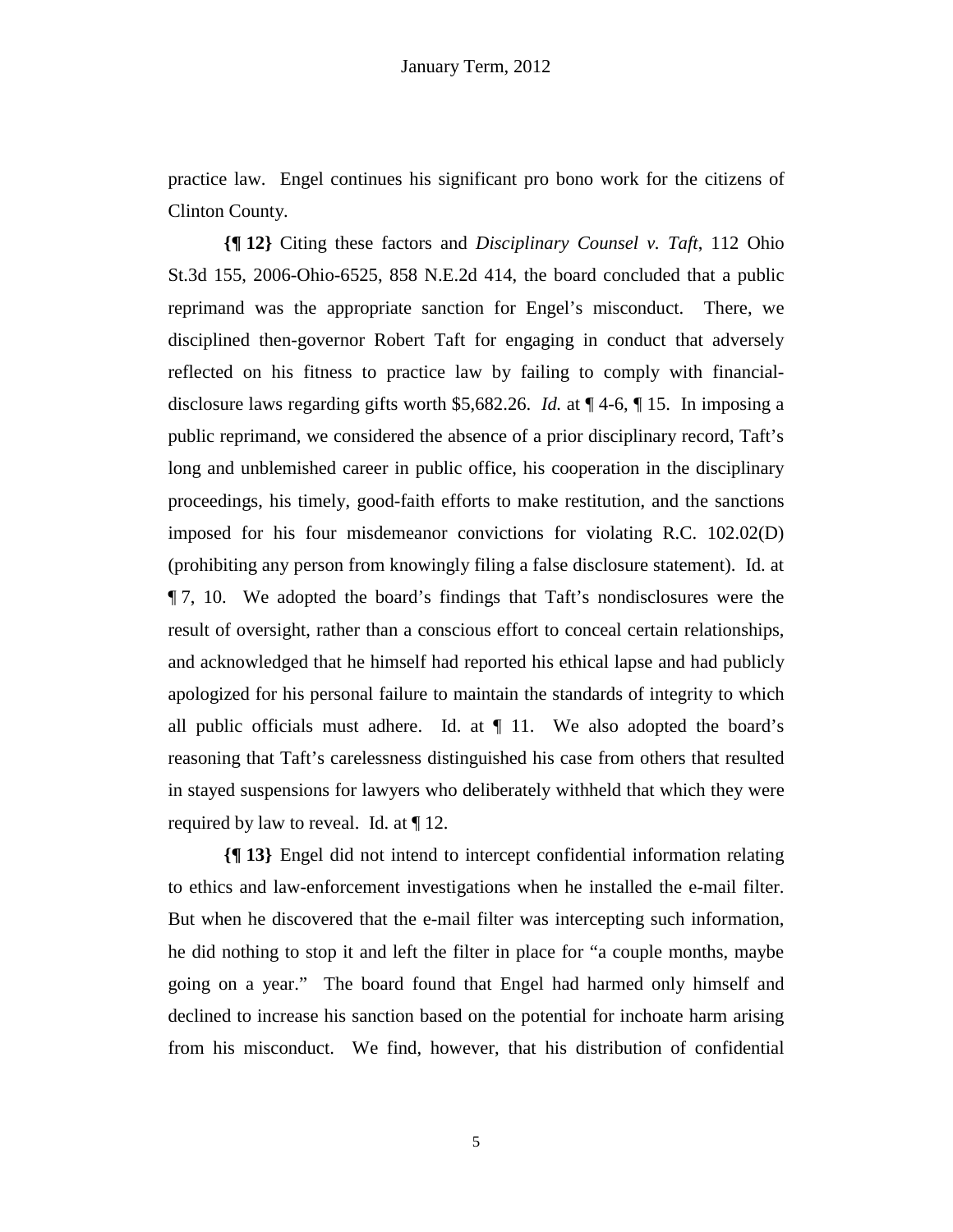information about pending law-enforcement and ethics investigations to those who were not authorized to receive such information—while he served as chief legal counsel for DPS—worked to undermine public trust not only in the legal system, but in state government as a whole. Unlike Taft, who was found to have violated the prohibition against a lawyer's engaging in conduct that adversely reflects on his fitness to practice law with his inadvertent failure to comply with financial-disclosure laws, Engel acted recklessly and stipulated that his conduct adversely reflected on his fitness to practice law *and* was prejudicial to the administration of justice. For these reasons, we find that a greater sanction is warranted. Accordingly, we suspend Joshua Adam Engel from the practice of law in Ohio for six months. Costs are taxed to Engel.

Judgment accordingly.

O'CONNOR, C.J., and PFEIFER, O'DONNELL, LANZINGER, and CUPP, JJ., concur.

LUNDBERG STRATTON, J., dissents.

MCGEE BROWN, J., not participating.

### **LUNDBERG STRATTON, J., dissenting.**

**{¶ 14}** I respectfully dissent. The panel adopted Engel's proposed sanction of a public reprimand, and the board adopted the panel's report in its entirety. The relator recommended a stayed six-month license suspension. However, this court has increased the sanction to a six-month actual suspension.

\_\_\_\_\_\_\_\_\_\_\_\_\_\_\_\_\_\_

**{¶ 15}** The parties stipulated that three mitigating factors are present: the absence of a prior disciplinary record, cooperation with the disciplinary process, and the imposition of the additional penalties of criminal convictions and sentences. The board accepted these mitigating factors and also found that Engel had not had a dishonest or selfish motive and that he had presented evidence of his good character apart from the underlying misconduct. The board concluded